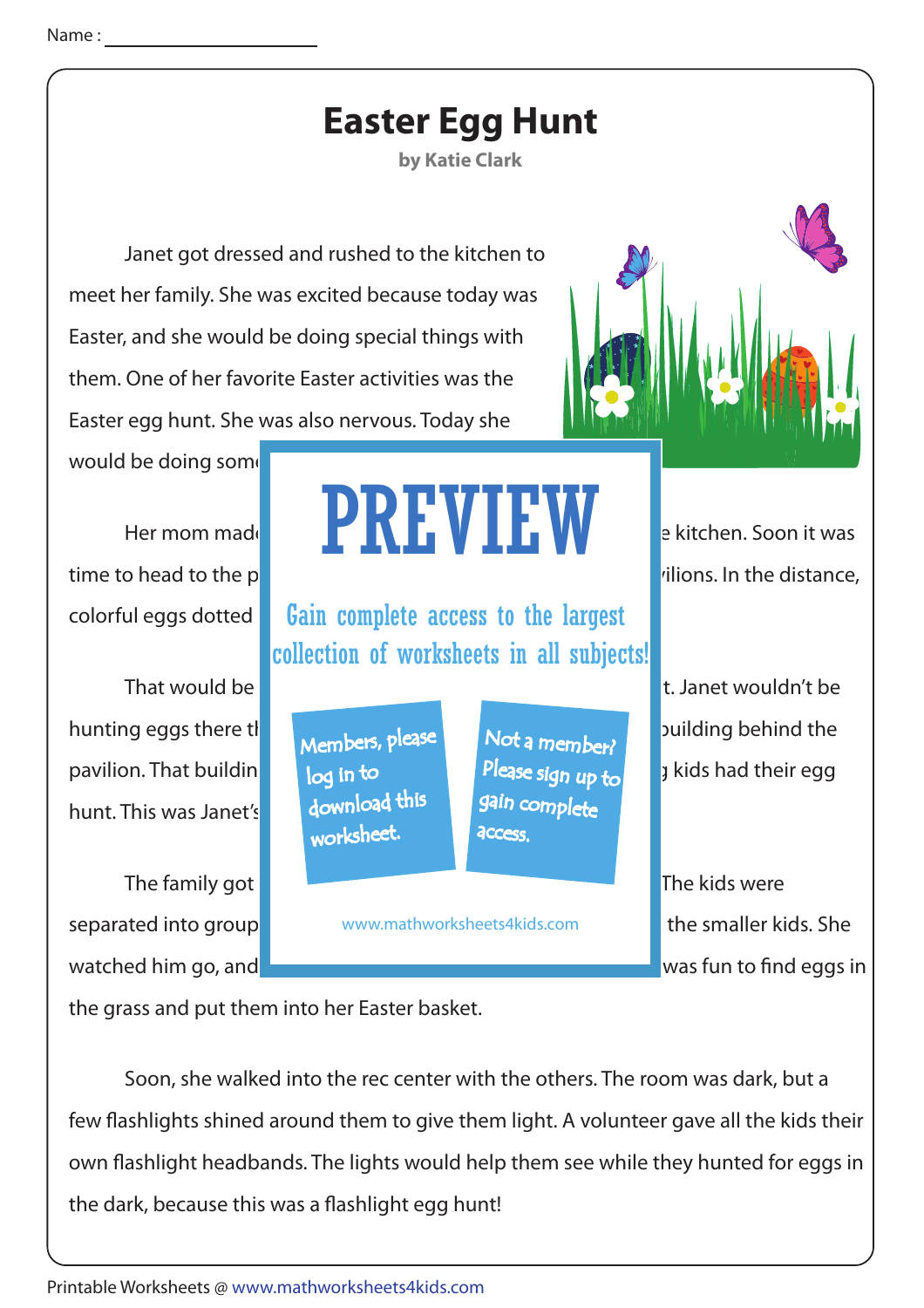Name : \_\_\_\_\_\_\_

 Janet made sure she had her basket secured. Once everyone had their lights, they lined up and waited for the signal to go.

 A woman with an Easter Bunny on her hat stood in front of the group. The woman reminded them of the rules. She told them not to shove, and to be careful in the dark. Then she said, "On your mark, get set, go!"

 Janet raced through the large room. She turned her head left and right to shine her flashlight headband. There was an equil She grabbed it, then she moved to the next

one.

she met her family back at the pavilion of pavilion. Christopher had a base full of eggs, too.

perfectly. She couldn another special family

## Soon, her basket and all the funt was over,

Janet smiled w**ith allection of worksheets in all subjects!** If worked out Gain complete access to the largest

> Members, please download this worksheet. log in to

Not a member? gain complete Please sign up to **access** 

www.mathworksheets4kids.com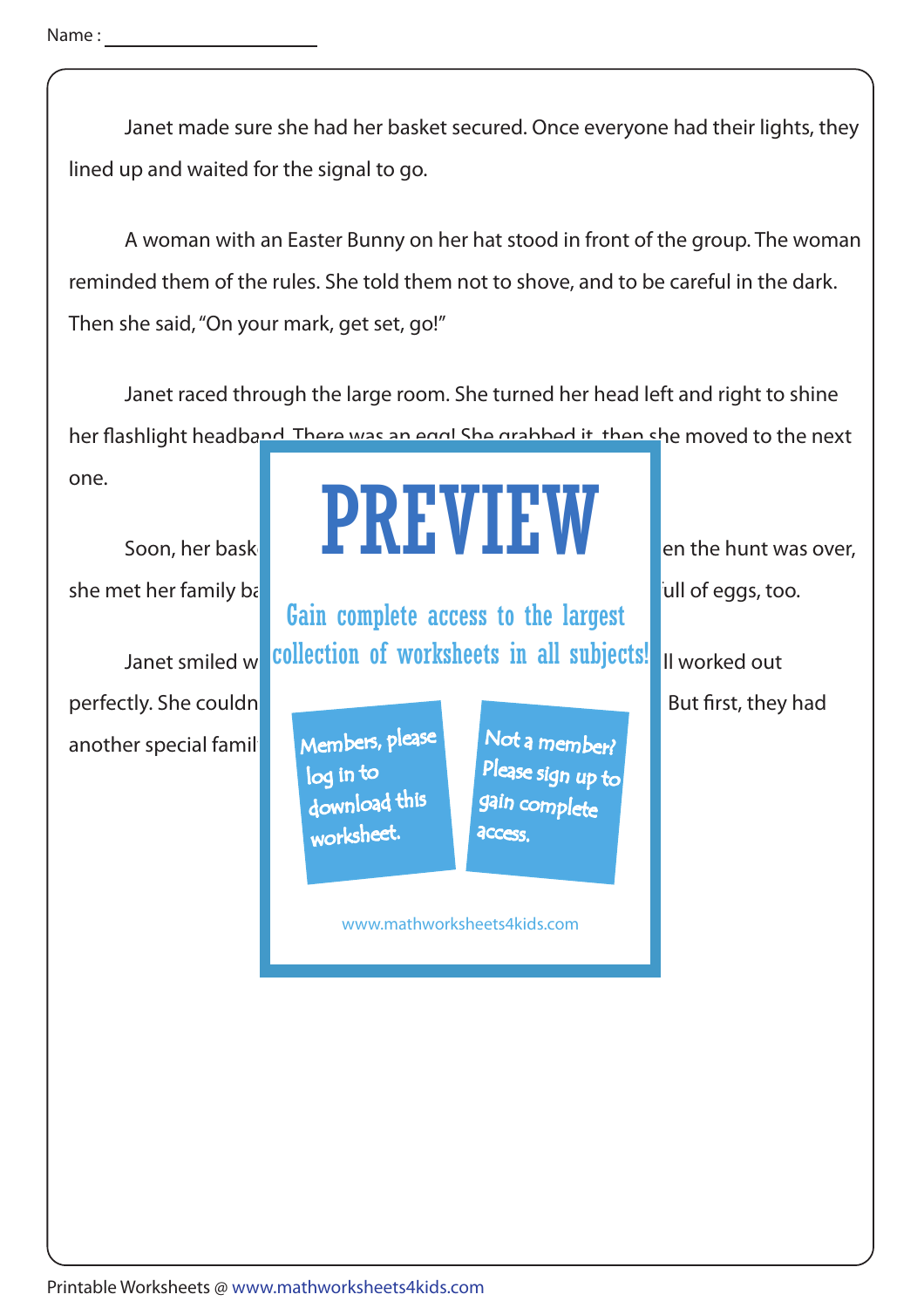| Why was Janet nervous? |                                                                                                                              |
|------------------------|------------------------------------------------------------------------------------------------------------------------------|
|                        | <b>PREVIEW</b>                                                                                                               |
| Describe the flas      | Gain complete access to the largest<br>collection of worksheets in all subjects!                                             |
| How did the egg        | Members, please<br>Not a member<br>Please sign up to<br>log in to<br>download this<br>gain complete<br>worksheet.<br>access. |
|                        | www.mathworksheets4kids.com                                                                                                  |
|                        | Have you ever gone egg hunting during Easter? How was your experience?                                                       |